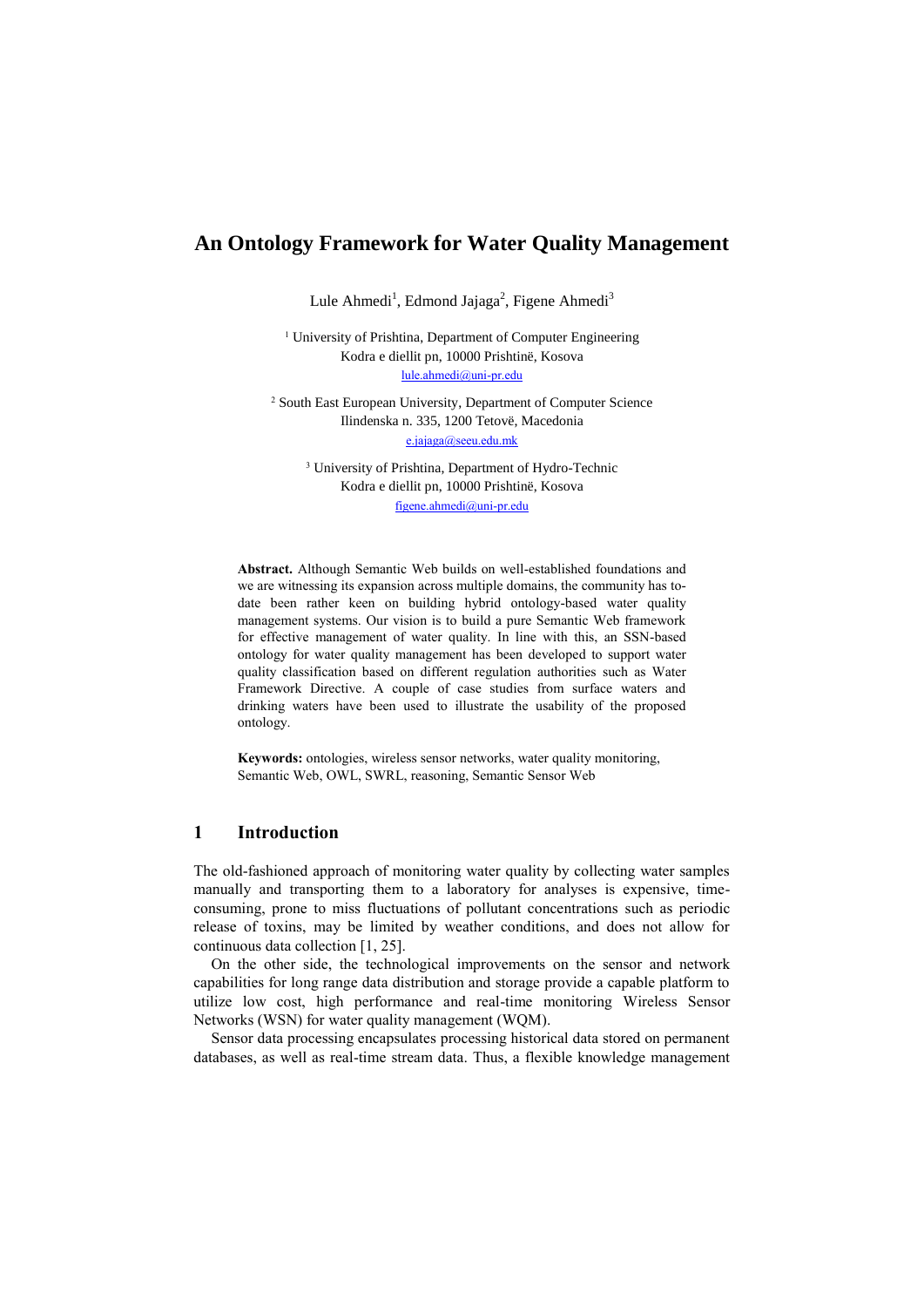system is required to represent the water domain knowledge. The research community has integrated different representational schemes. Modern approaches are mainly ontology-based [3, 4, 11, 16, 18, 19]. The ontological capability of knowledge reuse and sharing is the main reason why the ontologies are best suited for modeling water quality monitoring domains.

The current state-of-the-art WSNs are employing diverse Semantic Web technologies to not just automate real-time monitoring of water health, but also enrich it with semantics. Different intelligent real-time WQM systems are established and currently in place, be it centrally managed (e.g. [4]) or distributed on sensor nodes (e.g. [19]). Query answering has been leveraged in [4, 20] over water domain ontologies, while in [6, 7, 8] ontologies in pair with rules are used for efficient WSN. Yet in terms of support for WQM of semantic technologies, according to [14], there is to date no WSN for WQM able to address all requirements on water quality standards set up by the Water Framework Directive (WFD) [15] which represents one of the main environmental challenges in EU water policy [29].

The recent emergence of Semantic Sensor Web (SSW) has enabled the interoperability of heterogeneous WSNs. The SSN (Semantic Sensor Network) ontology [3], an OWL2 [24] ontology, offers a unique knowledge management base for WSNs. This way, the WSN community has somehow committed to the Semantic Web platform and its tendency is to build applications which base on recommended models and paradigms. However, when it comes to querying and reasoning over rules in Semantic Web, the sensor networks community has rather omitted to deploy them and instead approached a hybrid solution of combining the ontological knowledge base with frameworks different from Semantic Web, like Complex Event Processing (CEP), Data Stream Management Systems (DSMS), production rules, or association rule mining [2]. As described in [2], the main reason of layering different reasoning approaches over ontology bases is the issue of monotonicity and the closed or open world assumption. Namely, the OWL and SWRL's support of monotonic inference and open world assumption only is the one to blame for this. Although authors in [6, 7] prove that WSN knowledge might be managed within a pure Semantic Web platform, these implementations suffer from reasoning obstacles, e.g., sensor output modifications are not allowed in monotonic reasoning [2]. Hence, our aim is to tackle these issues and find a suitable solution in order to build an efficient pure Semantic Web framework for WQM. In line with this hypothesis, we have built an ontology for WQM, which will be described in this paper.

The paper is structured as following: Section 2 states our system's requirements. The ontology model comes in Section 3 by describing its modules. Section 4 presents two case studies for usability testing of our ontology. Section 5 describes current state-of-the-art of WSNs for WQM focusing on ontological layer. In Section 6 the paper concludes with a summary and future works.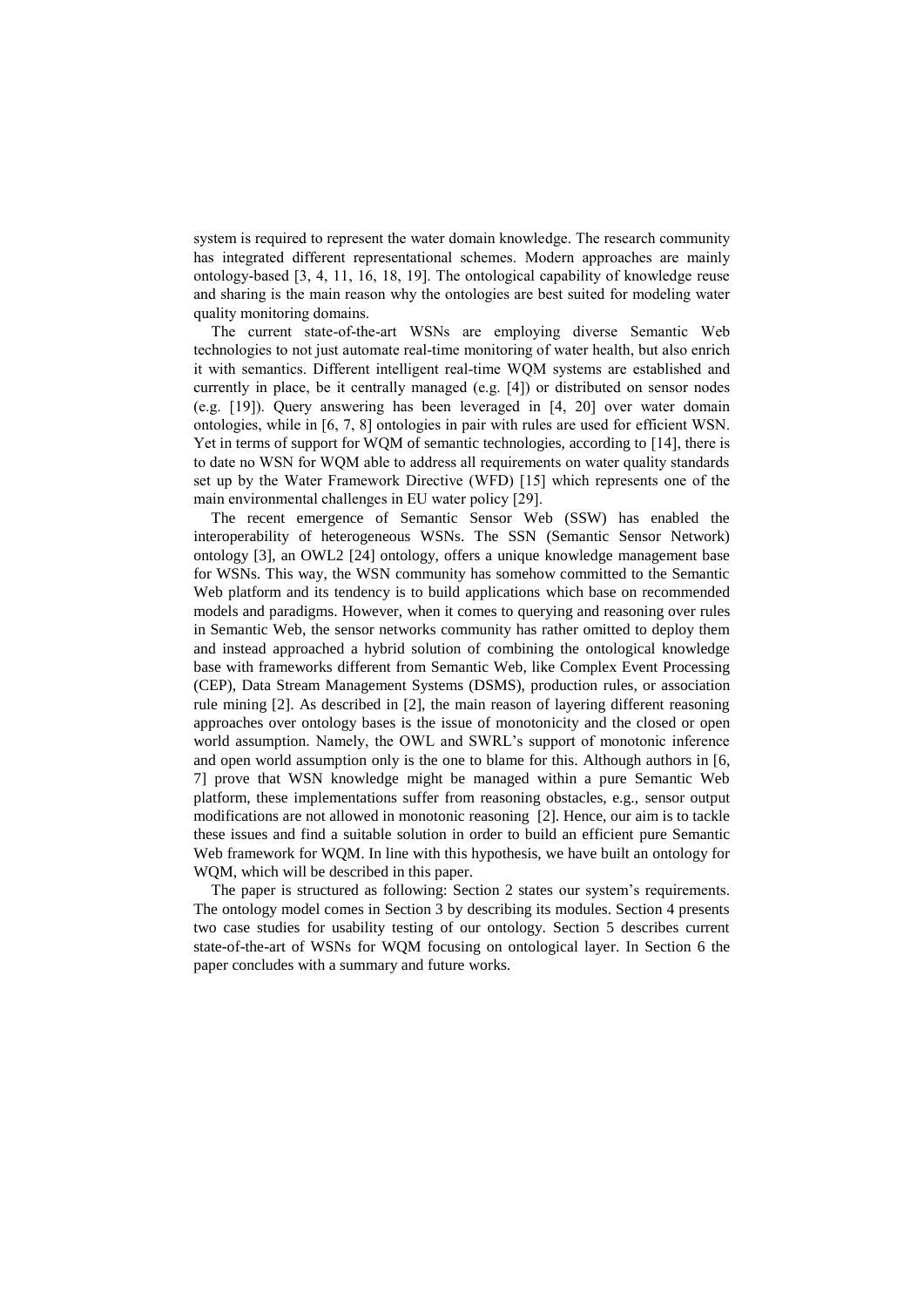# **2 Requirements**

Firstly, we are looking to build an ontology to model a WSN for WQM system. In traditional settings, WSN architecture for WQM is composed of spatially distributed (1) *sensor nodes* (also called *motes*) for capturing water quality values through one or more sensor probes or automatic samplers, (2) *gateway nodes* (also called *sink nodes*), usually one per site, for data gathering and transferring to a (3) *remote monitoring center* which retrieves data, performs some validation rules, stores them in a database, and eventually raises an alarm event if any parameter value is out of its threshold or any other alarming event occurs.

Secondly, the ontology should model the observations made by sensing devices, e.g., by sensor probes or automatic samplers. Observation data must be recorded such as: location (latitude and longitude of the sensor node), time (the sampling and entry system time), and the water quality element (e.g., pH, temperature etc.). Additionally, the ontology needs to model devices. In particular, the ontology shall model data on where the devices are deployed (i.e., in which sensor nodes), what RFID they hold, and the type of devices.

Thirdly, the system should support classification of sensor observations based on different regulation authorities. We are looking to classify the observation with four regulation authorities: the WFD, UNECE standards [26] (statistical classification of surface freshwater quality for the maintenance of aquatic life), Kosovo Environmental Protection Agency (KEPA) [27], and surface water classification in Kosovo based on the standards of former Yugoslavia - past classifications [28].

Finally, the ontology should model pollution sources. Polluter is any facility or entity discharging to the water body.

A typical scenario will consist of the following workflow: an expert rule will get the observation values, it will compare the observed value with the specified regulation threshold and will classify the sensor node to a particular regulations status; if the sensor node provided dangerous values, another rule will check if the polluters nearby the sensor node are possible causes for this; if so, an alarm event consisting of event location, time, and potential polluter(s) should be raised.

# **3 The Ontology Model**

In this section we will describe our developed ontology, which will fulfill the requirements specified in the previous section. For brevity we will refer to our WQM system with INWATERSENSE. According to [4], three types of water quality monitoring knowledge need to be modeled: *observational data items* (e.g., the amount of ammonia in water) collected by sensing devices, *regulations* (e.g., safe drinking water acts) published by authorities, and *water domain knowledge* maintained by scientists (e.g., water-relevant contaminants, bodies of water, etc.). We will extend this model for capturing the knowledge of sources of pollution. Namely, it consists of four ontology modules: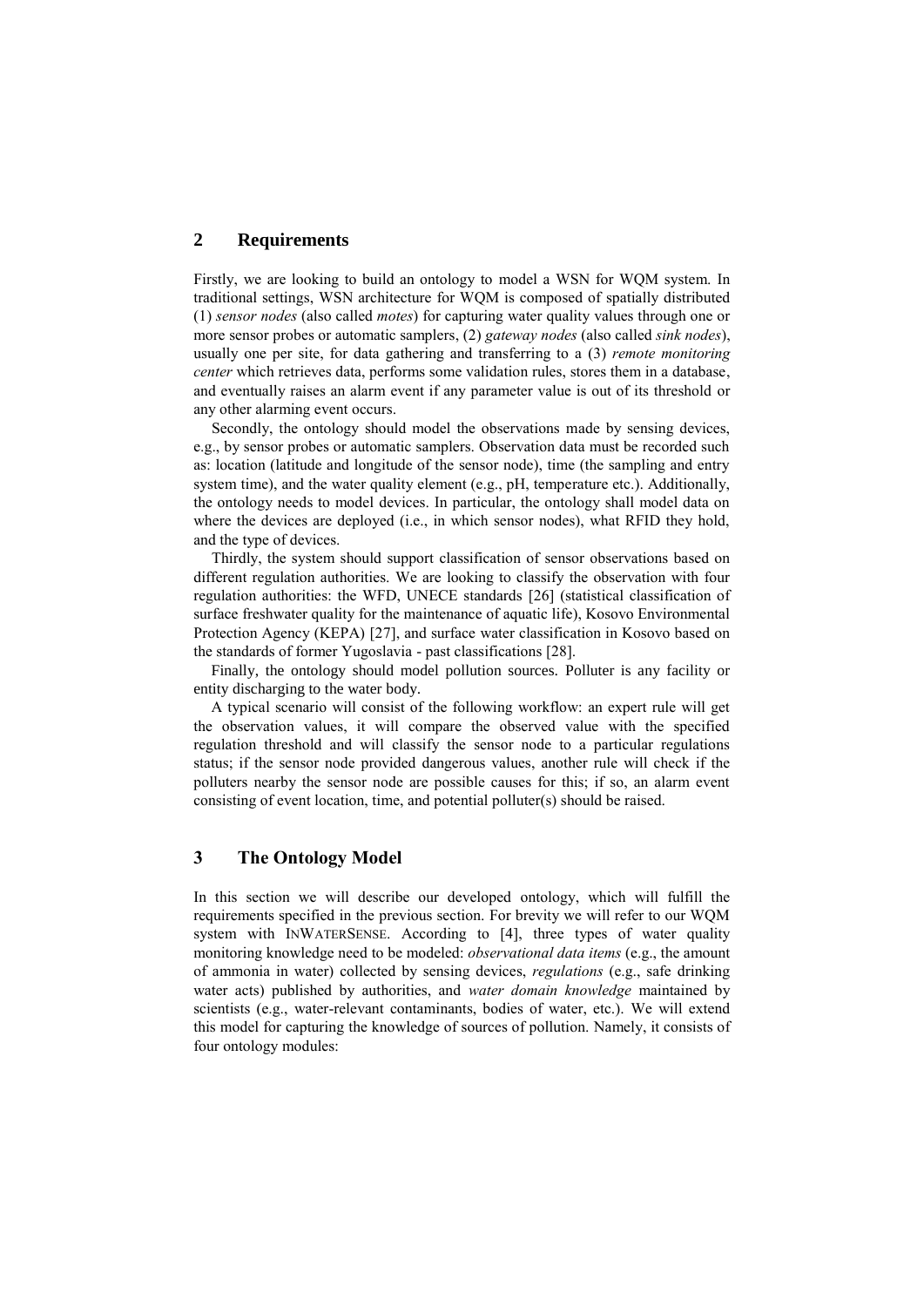- *The core ontology<sup>1</sup>*, consisting of classes and relationships for deploying real-time observational water quality data coming from data sources, i.e., sensors or lab measurements.
- *The regulations ontology*<sup>2</sup> , a module which deals with permitted water parameter thresholds regulated by different authorities.
- *The polluters ontology*, a module representing polluters entities and their attributes.
- *Water expert rules*, a module representing if-then water expert rules.

In order to be able to reason over all ontology modules as a whole, and to express the scenario of the previous section in particular, all of these modules are integrated into a single ontology. As depicted in Fig. 1, sensor observation data are consumed in the core ontology. Water expert rules will classify water bodies to appropriate status following the regulations ontology model and core ontology observation data. Additionally, expert rules based on polluting semantics modeled in the polluters ontology will identify the pollution causes.



**Fig. 1.** Ontology framework modules

### **3.1 The Core Ontology**

1

Following the ontology design pattern used in [4], the core ontology will represent observational water quality data together with the corresponding descriptive metadata, including the type and unit of the data item as well as the provenance metadata such as the locations of sensor nodes, the time when the data item was observed and optionally the test methods and devices used to generate the observation. The SSN ontology has recently emerged as main upper ontology for modeling WSN knowledge bases. It can describe sensors in terms of capabilities, measurement processes, observations and deployments. Thus, this ontology is best suited to be used for our core ontology. It is eventually extended with few additional classes and relationships as specified by the system requirements. For example, for representing time-related

<sup>1</sup> http://inwatersense.uni-pr.edu/ontologies/inws-core.owl

<sup>2</sup> http://inwatersense.uni-pr.edu/ontologies/inws-regulations.owl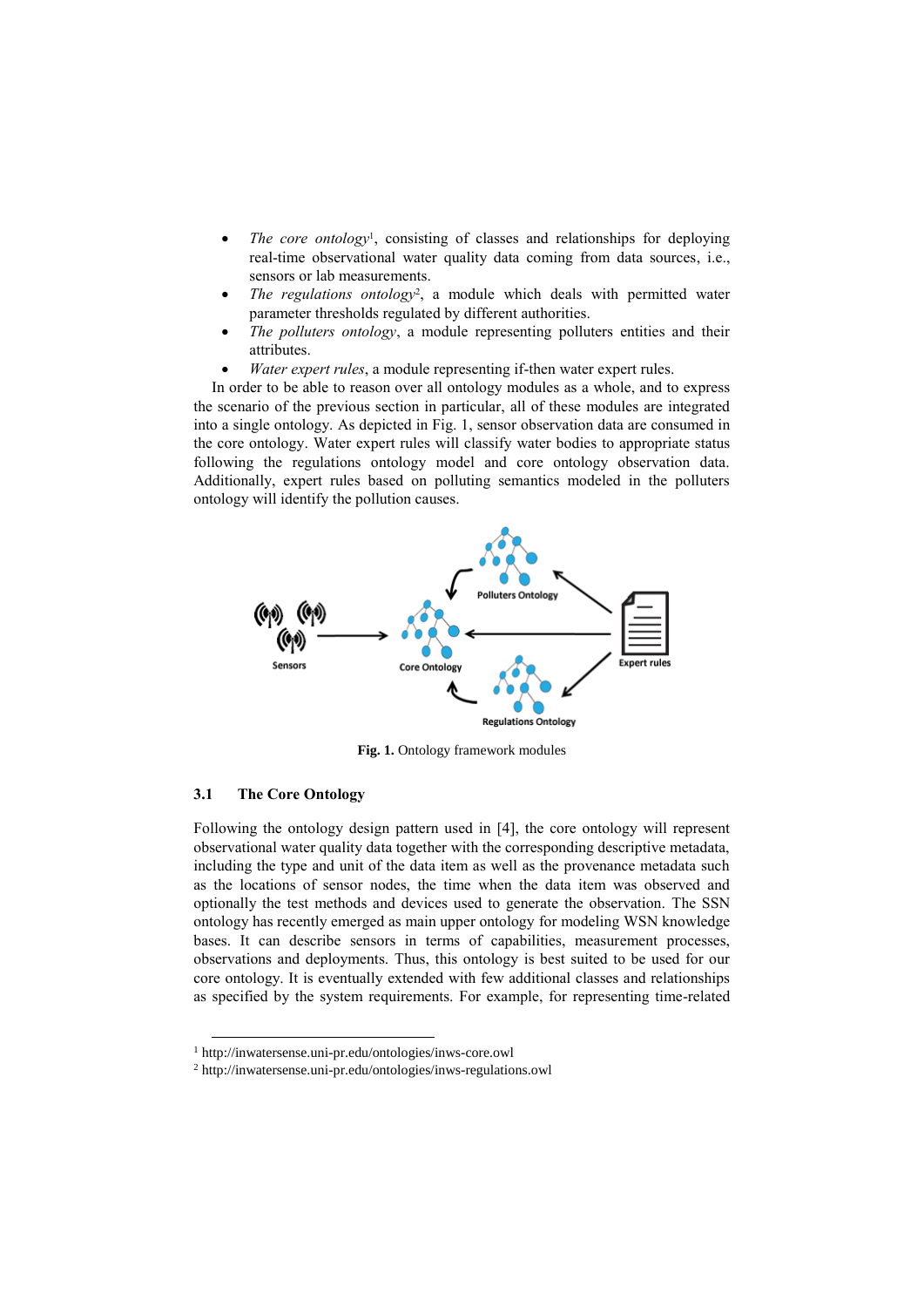features, the OWL Time<sup>3</sup> ontology is used, while asserting geo location attributes, the longitude and the latitude, is realized through the basic geo location vocabulary<sup>4</sup>. The complete list of ontology namespaces used by the ontology modules is described in Table 1.

Because we are planning to employ SWRL [21] rules in our framework we have used Protégé 3.5 as the main ontology development environment. We have chosen version 3 over 4 because of version 3's SWRL built-ins support. But, the SSN ontology is an OWL2 ontology which cannot be directly imported in version 3. Hence, we imported the desired SSN features extending them with other ontologies and our own concepts.

| Prefix | Namespace                                           | Description                        |
|--------|-----------------------------------------------------|------------------------------------|
|        | http://www.co-ode.org/ontologies/ont.owl#           | <b>INWATERSENSE base ontology</b>  |
| ssn    | http://purl.oclc.org/NET/ssnx/ssn#                  | The SSN ontology                   |
| body   | http://sweet.jpl.nasa.gov/2.1/realmHydroBody.owl    | Describes water bodies like        |
|        | #                                                   | river, basin etc.                  |
| Chem   | http://sweet.jpl.nasa.gov/2.1/matr.owl#             | Chemical substances ontology       |
|        |                                                     |                                    |
| Elem   | http://sweet.jpl.nasa.gov/2.1/matrElement.owl#      | Chemical elements ontology         |
| Dul    | http://www.loa-cnr.it/ontologies/DUL.owl#           | DOLCE - a Descriptive              |
|        |                                                     | Ontology for Linguistic and        |
|        |                                                     | Cognitive Engineering              |
| Event  | http://www.csiro.au/EventOntology#                  | CSIRO event ontology               |
| Geo    | http://www.w3.org/2003/01/geo/wgs84 pos#            | Geographical location              |
|        |                                                     | ontology                           |
| Time   | http://www.w3.org/2006/time#                        | <b>OWL Time Ontology</b>           |
| Qu     | http://www.purl.oclc.org/NET/ssnx/qu/qu#            | Library for Quantity Kinds         |
|        |                                                     | and Units                          |
| Qurec  | http://www.purl.oclc.org/NET/ssnx/qu/qu-rec20#      | <b>Ontology for Quantity Kinds</b> |
|        |                                                     | and Units: units and quantities    |
|        |                                                     | definitions                        |
| Twcc   | http://tw2.tw.rpi.edu/zhengj3/owl/epa.owl#          | TWC-SWQP core ontology             |
| Twcp   | http://escience.rpi.edu/ontology/semanteco/2/0/poll | TWC-SWQP pollution                 |
|        | ution.owl#                                          | ontology                           |

**Table 1.** INWATERSENSE ontology namespaces

In order to capture different system alerts, the class event:Alert of the CSIRO ontology is reused together with its subclasses event:EmailAlert and event:SMSAlert. To represent different types of device, a class DeviceType is added including subclasses for each device type, e.g. AutoSampler to model auto sampler devices. A property has Device is added to indicate anything that is related to a particular device, e.g., a sensor node consisting of a set of devices.

1

<sup>3</sup> http://www.w3.org/TR/owl-time/

<sup>4</sup> http://www.w3.org/2003/01/geo/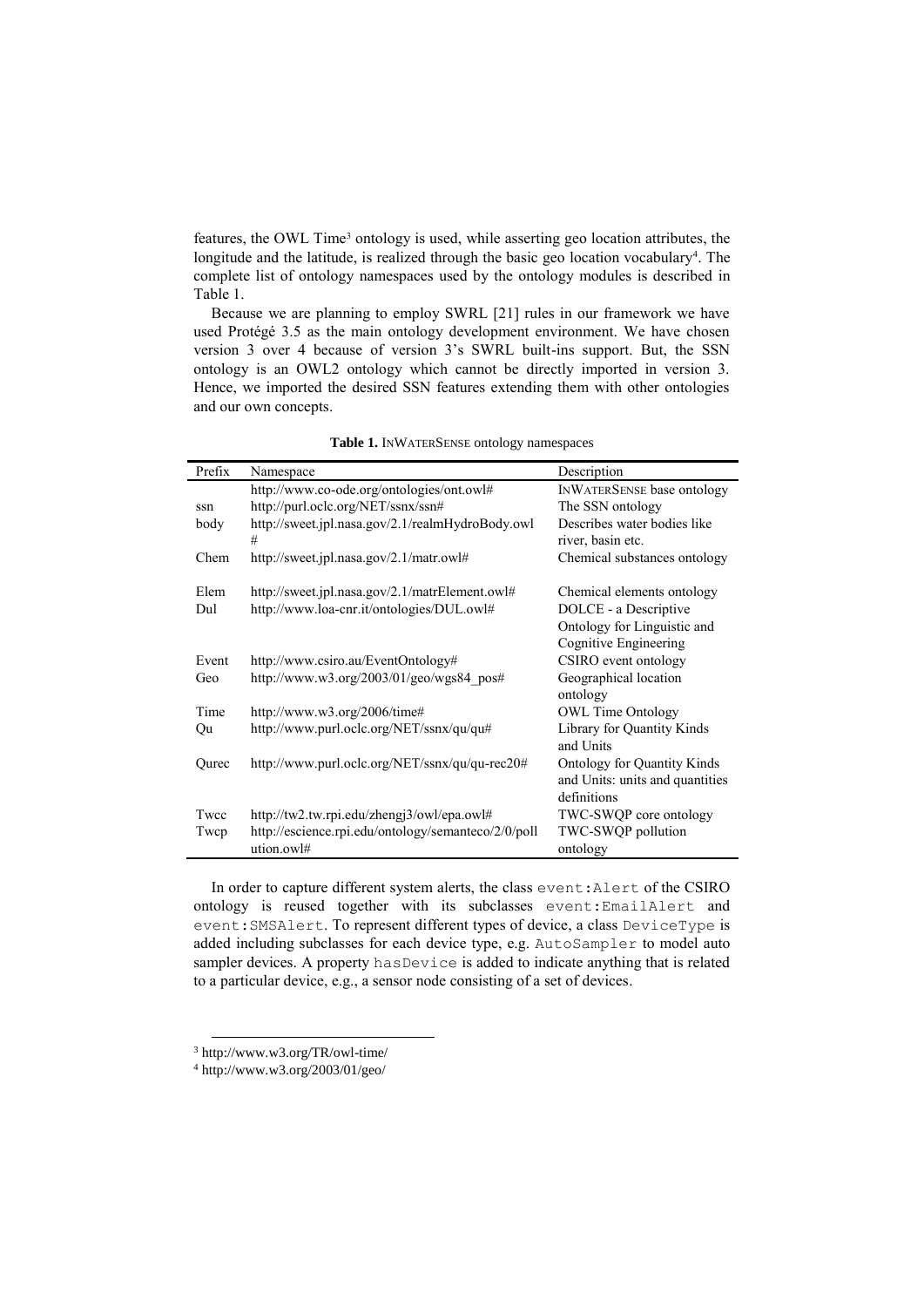To model the WSN spatial distribution of sensor nodes, gateway nodes and central monitoring center, the following classes SensingNode, GatewayNode, and CentralMonitoringNode as subclasses of ssn:Platform are added. Since one sensor node may have more than one location, we added another class SensingNodeLocation, which together with GatewayNode and CentralMonitoringNode are subclasses of geo:Point. In fact, SensingNodeLocation is a subclass of twcc:MeasurementSite, which in turn is designed to be a subclass of geo:Point. Based on the requirements defined in Section 2, the SensingNode class may have as location only instances of class SensingNodeLocation, may consists of at least one sensor probe and one RFID, and may have at most one auto sampler.

A subclass of WaterQuality (which is itself a subclass of ssn:Property), namely RiversWaterQuality, is introduced to model different categories of quality elements: Biological, Hydromorphological and Physicochemical.

In the existing ssn:Sensor class, several new subclasses are introduced, one for each water quality element that a given sensor measures. For example, the DissolvedOxygenSensor class will model sensor devices which measure dissolved oxygen. A sensor measuring more than one element may be instance of more than one ssn:Sensor subclasses. In the ssn:Observation class, we introduced a new object property, namely observationResultLocation, to describe observation location. The axioms observationResultLocation only geo:Point and observationResultLocation min 0 are added to capture the semantics of observation location descriptions.

In the class ssn:Platform, the following axiom dul:attachedSystem owl:hasValue InWaterSense is assigned to indicate that all ssn:Platform instances are attached to our system instance named InWaterSense.

A ssn:FeatureOfInterest subclass WaterFeature is also introduced, which will hold instance RiversWaterFeature in our first case study, and DrinkingWaterFeature in the second one.

## **3.2 Regulations Ontology**

According to [4], regulations concerning water quality have not been modeled as part of any existing ontology so far. Their attempt anyway produced a basic regulations ontology which follows different authoritative water quality regulations. Led by our system requirements described above, we modeled the following regulation ontologies within InWaterSense:

- ─ WFD regulations,
- ─ UNECE standards, statistical classification of surface freshwater quality for the maintenance of aquatic life,
- ─ Kosovo Environmental Protection Agency (KEPA), and,
- ─ Surface water classification in Kosovo based on the standards of former Yugoslavia (past classifications).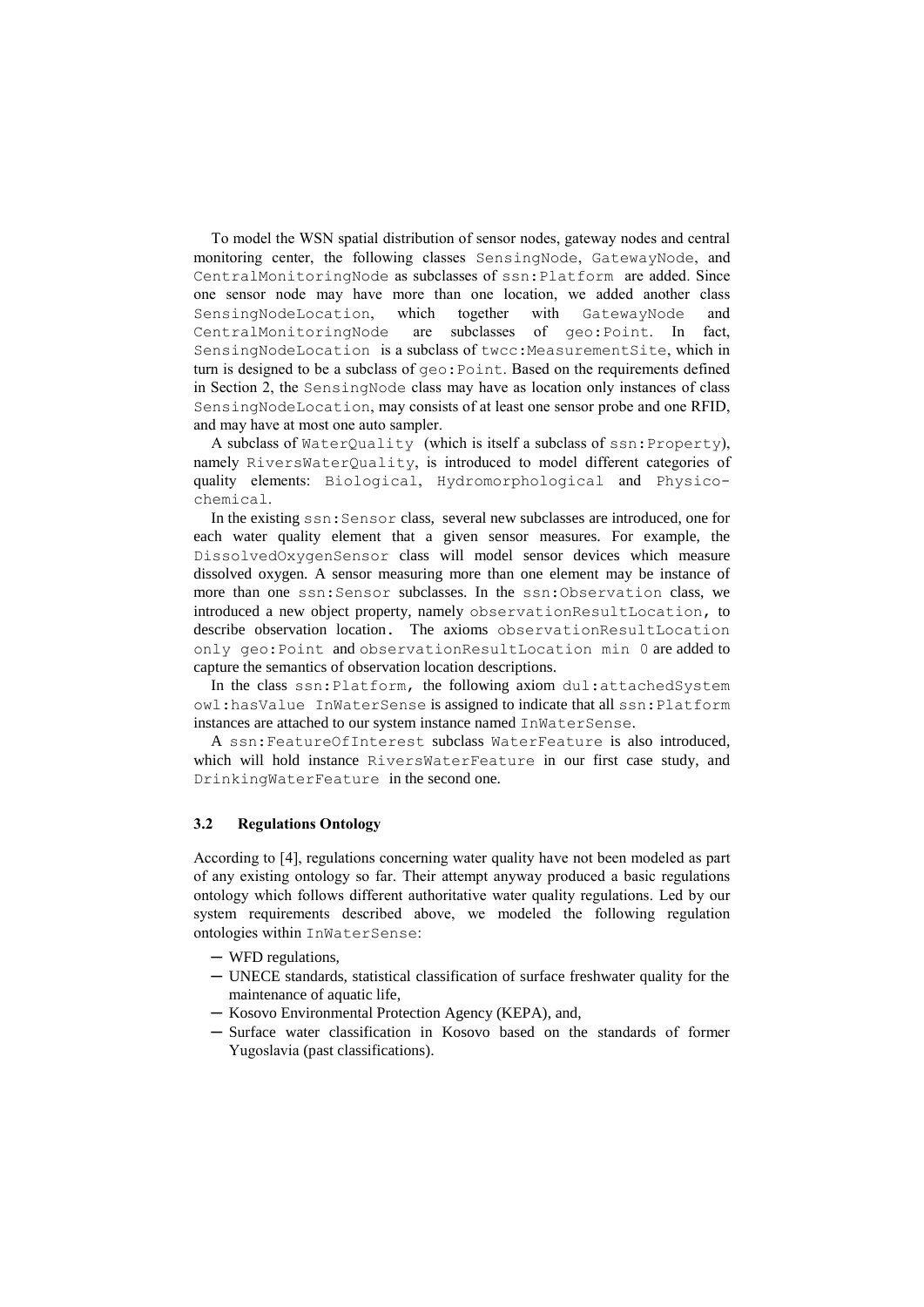The class Standards is the central class in this ontology, and holds subclasses which model all the regulations authorities – one subclass per authority. In the next subsection, we will describe the WFD regulations ontology, while other regulations ontologies are subject to ongoing development.

#### **3.2.1 The WFD regulations ontology**

The WFD regulations classify water quality parameters into three broad categories: biological, hydro-morphological and physico-chemical [15]. This categorization is illustrated in ontological class-hierarchy representation in Fig. 2.

In WFD, instead of classifying water bodies as polluted or clean as was practiced in [4], water bodies are classified into five statuses and their corresponding colors: high/blue, good/green, moderate/yellow, poor/orange and bad/red. In WFD, a general rule called one-out-all-out applies: the quality element of the lowest (worst) status for a given water body determines the overall ecological status [15] of that water.



**Fig. 2.** WFD categorization of water quality elements in Protégé class/hierarchy terms

A class named WFDSurfaceWaterStatus is used to capture all five different water statuses of surface water from Pure, Low, Moderate, Good, to High, each as a subclass of its own. The semantics of equivalent status/color pairs are captured through the built-in owl:equivalentClass property, as stated, e.g., in the following axiom High owl:equivalentClass Blue. Further, to express which WFD statuses are valid for elements of which RiversWaterQuality category, a new class EcologicalStatus is introduced. Since the latest class is about WFD regulations, there is an owl:Restriction restricting the hasStandard property to have values only from the WFD class. The class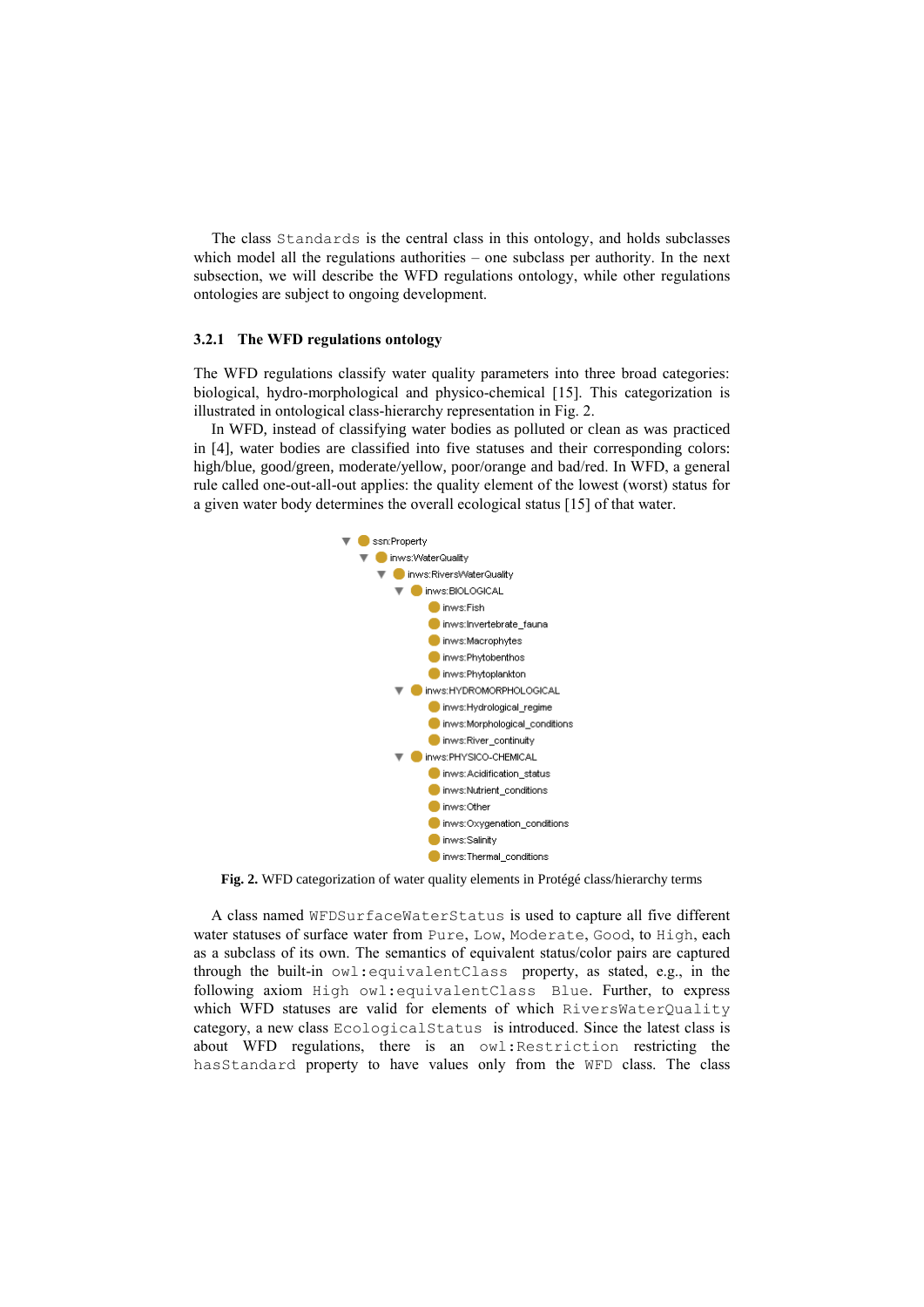twcc:WaterMeasurement is reused as a superclass of all classes representing water quality statuses of elements, e.g. of the class HighNutrientConditions. The semantics linking observations with measurement statuses (subclasses of twcc:WaterMeasurement) are captured in our framework with the TWC-SWQP regulation ontology property twcc:hasMeasurement.

In [4], the regulation status is expressed through OWL property restrictions. Based on SSN ontology design pattern, we are unable to do this at the ontology level. This is due to involvement of more individuals representing a single sensor data stream i.e. every ssn:Observation asserted individual is related with one or more individuals from: ssn:featureOfInterest, ssn:Point, geo:Point, time:Instant, etc. SWRL's support of free variables is a suitable solution for expressing this rationale. For example, the following WFD rule "*If total ammonia is less than 0.04 (mean), than river belongs to the high status of nutrient conditions*" assuming that we are querying the observations after date 2013-02-13 on 09:11, may be expressed through the following SWRL rule:

```
ssn:Observation(?x) A ssn:observedProperty(?x, Ammonia)
∧ ssn:observationResultTime(?x, ?y) ∧
hasObservationTime(?y, ?z) ∧ temporal:after(?z, "2013-
02-13T09:11:00") ∧ ssn:observationResult(?x, ?r) ∧
ssn:hasValue(?r, ?v) A dul:hasDataValue(?v, ?val) A
sqwrl:makeSet(?sv, ?val) ∧ sqwrl:avg(?avg, ?sv) ∧
swrlb:greaterThan(?avg, 0.04) \rightarrowHighNutrientConditions(?o)
```
The rule checks each observation data stream (ssn:Observation(?x)) observing Ammonia (ssn:observedProperty(?x, Ammonia)) recorded after the specified time (hasObservationTime(?y, ?z) ∧ temporal:after(?z, "2013-02-13T09:11:00")), binds the observed values to a variable ?r (ssn:observationResult(?x, ?r)) makes a set ?sv of these values (sqwrl:makeSet(?sv, ?val)), finds the average of the values in the set (sqwrl:avg(?avg, ?sv)), filters the ones which are greater than 0.04, and finally the observations satisfying all these conditions are instantiated within the class HighNutrientConditions.

#### **3.3 Polluter's ontology**

The polluter's ontology will model facilities and other entities discharging wastes in water bodies. The semantics modeled in this ontology in cooperation with other ontology modules will help to identify the possible cause of the pollution.

## **4 Use Cases**

In order to illustrate the usability of our INWATERSENSE ontology in the domain of water quality management, two use cases from that domain are next provided: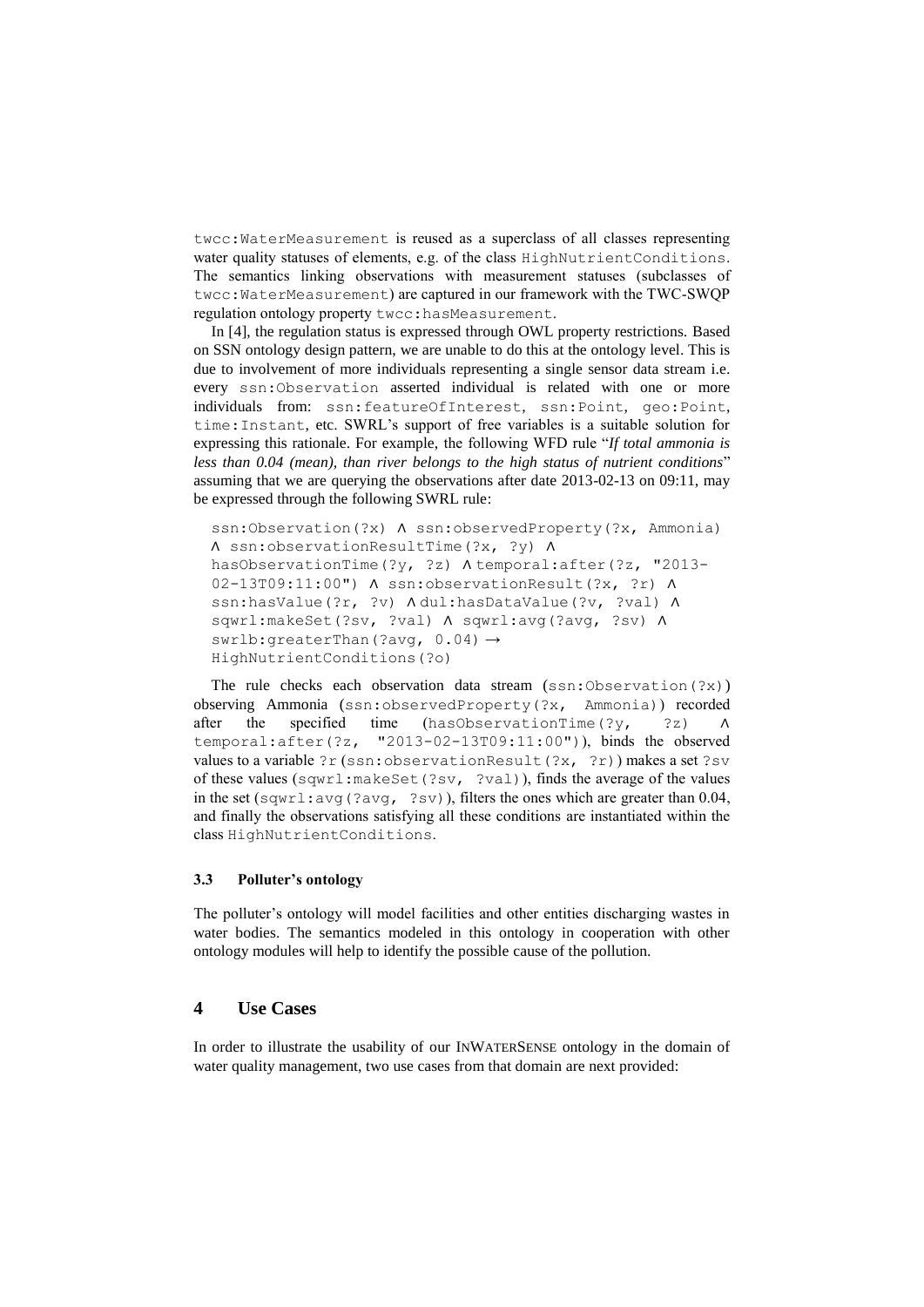- A stream data scenario from the domain of surface water quality management.
- A static data scenario from the domain of drinking water quality management.

#### **4.1.1 Use Case 1: Surface Water Quality Management**

In absence of real sensor observation data, we investigated the INWATERSENSE ontology in the domain of surface waters with simulated SQL data. Testing with real sensor data are planned in the very near future. An SQL stream data generator was employed to produce simulated water quality data. The generated data are then converted into RDF data through  $D2RQ<sup>5</sup>$  mapping tool. Populating the INWATERSENSE ontology with the D2RQ generated data in Protégé incurred difficulties when trying to render object property instances. Namely, instead of rdf:Description statements, Protégé 3.5<sup>6</sup> expects abbreviated syntax for object property instances. The following D2RQ generated code snippet describes an object property linking the sensor node instance sn3 with a sensor node location instance sl3:

```
<rdf:Description rdf:about="sn3">
   <dul:hasLocation rdf:resource="sl3"/>
   <rdf:type rdf:resource="&ont;SensingNode"/>
</rdf:Description>
```
The same assertion in the abbreviated RDF/XML syntax as expected in Protégé is:

```
<SensingNode rdf:about="sn3">
   <dul:hasLocation rdf:resource="sl3"/>
</ont:SensingNode>
```
In order to enable this translation, SWOOP [21] was used to load the D2RQ generated RDF data and produce the abbreviated syntax for object property instances. The ontology gained at the output of SWOOP is then imported in Protégé 3.5 to populate the corresponding class and property assertions of the core ontology.

To reflect our case study, the following initial axiom assumptions were asserted into the core ontology:

- ssn:featureOfInterest owl:hasValue RiversWaterFeature to indicate that the sole feature of interest in all observations is the river water quality.
- ssn:sensingMethodUsed owl:hasValue SimulatedData.
- ssn:includesEvent owl:hasValue ScheduledObservation.

As for the instance data (ABox), we have used an example of observation stream datanamely the observation instance  $\infty$  011724 depicted in Fig. 3. That instance represents a water temperature measurement, which is in turn a river feature

1

<sup>5</sup> D2RQ Accessing Relational Databases as Virtual RDF Graphs, http://d2rq.org/

<sup>6</sup> Protégé ontology editor, http://protege.stanford.edu/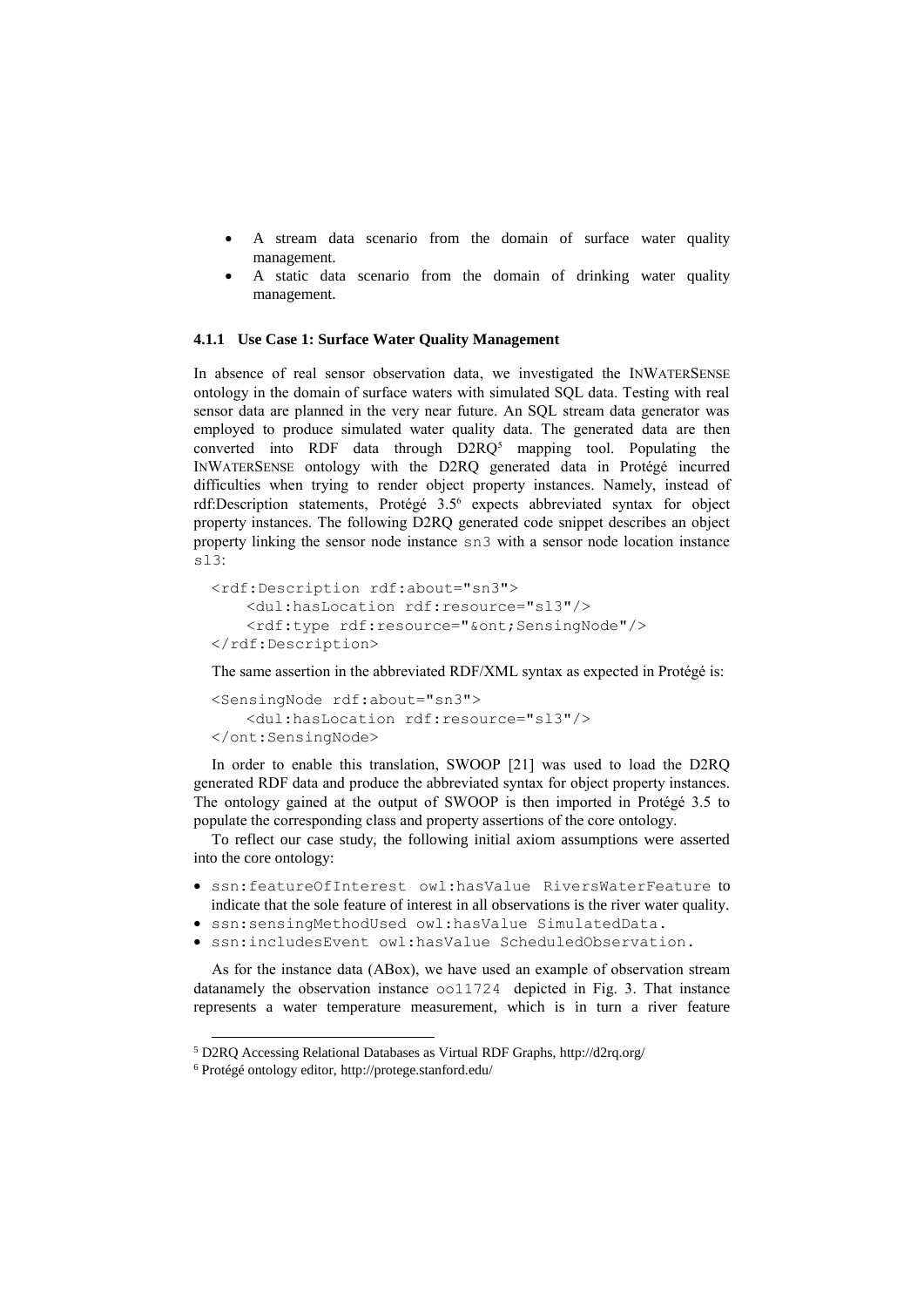(oo11724 ssn:observedProperty Temperature, Temperature ssn:isPropertyOf RiversWaterFeature); it is produced by a device named d1 (oo11724 ssn:observedBy d1); it is sampled on 2013-02-13 at 09:32:22, which is same as the entry system time since there is no latencies, i.e., data are already in machine (oo11724 ssn:observationSamplingTime v11724, oo11724 hasObservationTime "2013-02- 13T09:32:22.133"^^<xsd: date>); it's measured value is 15.58 (oo11724 ssn:observationResult so11724, so11724 ssn:hasValue ov11724, ov11724 dul:hasDataValue "15.58"^^<xsd:double>); it is measured by the s2 sensing node (hasSensingNode sn2), at the sample position of 21.0E0 for longitude, and 42.0E0 for latitude (oo11724 observationResultLocation 111724, 111724 geo:lat "42.0E0"^^<xsd:double>, l11724 geo:long "21.0E0"^^<xsd:double>).



**Fig. 3.** TBox and ABox statements for the surface waters case study

To query about each sensor node and the water quality elements it observes, the following SQWRL [23] query may be posed to our ontology:

```
ssn:Observation(?x) Ainws:hasSensingNode(?x, ?y) A
ssn:observedProperty(?x, ?z) ^ sqwrl:makeSet(?sx, ?x) ^
sqwrl:groupBy(?sx, ?z) \rightarrow sqwrl:select(?y, ?z)
```
In case of our simulated data, this query produces the output as depicted in Fig. 4.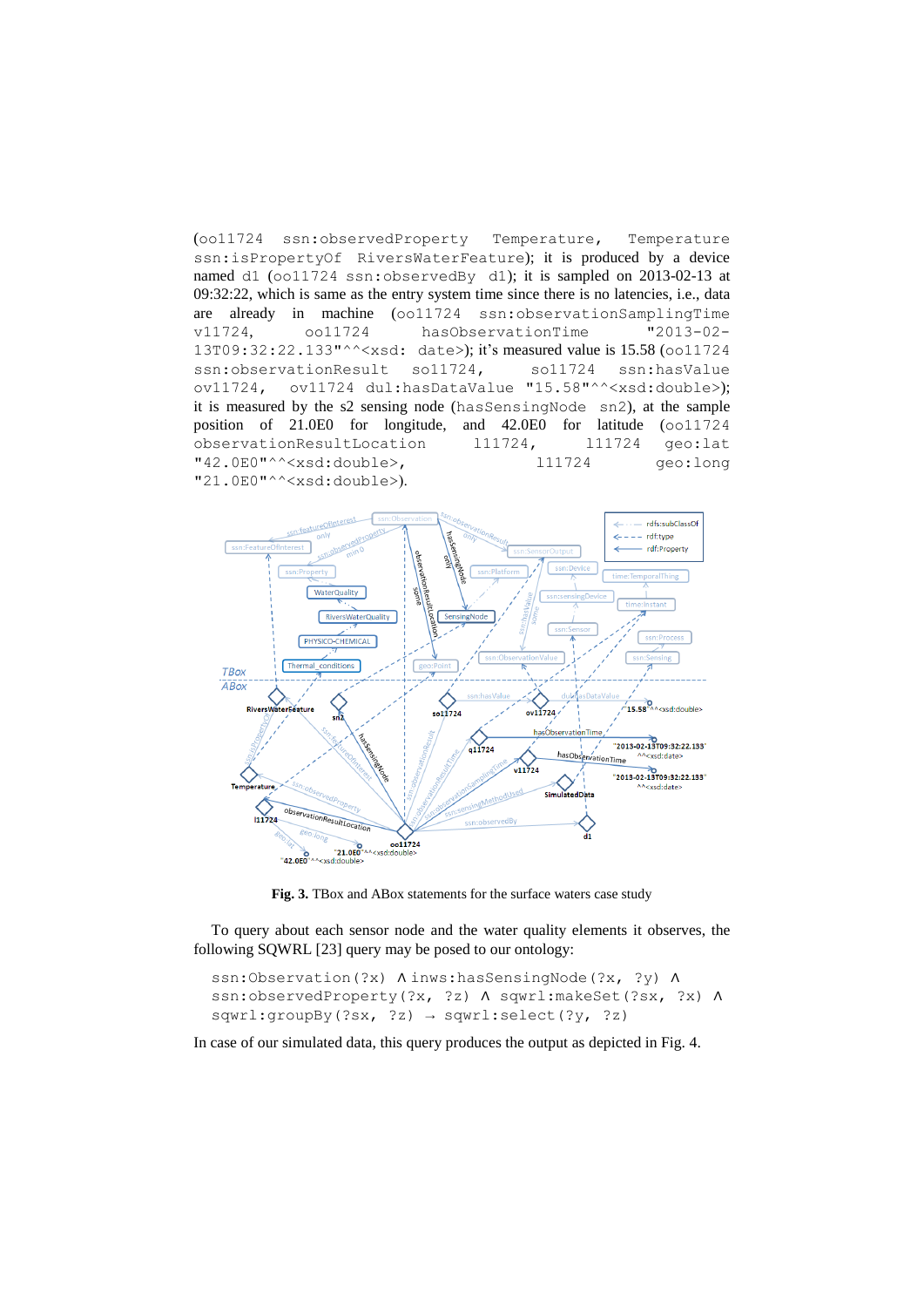#### **4.1.2 Use Case 2: Drinking Water Quality Management**

Drinking waters represent another water quality management domain. INWATERSENSE ontology supports its population with data from this domain as well. We have used CSV data available from [13] converted to RDF to populate our ontology. Data are taken from measurements made in 15 measurement points in the city of Tetova (Macedonia) during three summer months of 2012: June, July and August. This case study will show how the rule layer of INWATERSENSE system performs over static, instead of stream data.

| ?γ       | 27                   |
|----------|----------------------|
| inws:sn2 | inws:Conductivity    |
| inws:sn2 | inws:Temperature     |
| inws:sn2 | inws:Turbidity       |
| inws:sn3 | inws: Ammonia        |
| inws:sn3 | inws:Sulphate        |
| inws:sn3 | inws:Temperature     |
| inws:sn4 | inws:TotalNitrogen   |
| inws:sn5 | inws:Temperature     |
| inws:sn5 | inws:TotalPhosphorus |
| inws:sn6 | inws:Temperature     |

**Fig. 4.** A sample rule output

The axiom ssn:featureOfInterest owl:hasValue DrinkingWaterMeasurement is added to indicate that the observation's sole feature of interest is the drinking water quality. Fig. 5 illustrates an observation instance AugObserveChloridesT9 representing measured values of Chlorides (AugObserveChloridesT9 ssn:observedProperty DrinkingWaterChlorides, DrinkingWaterChlorides ssn:isPropertyOf DrinkingWaterFeature) during August 2012 (AugObserveChloridesT9 ssn:observationResultTime August2012, August2012 ssn:startTime ObservationAugustStart, ObservationAugustStart time:inXSDDateTime "2012-08-01"^^<xsd:date>, August2012 ssn:endTime ObservationAugustEnd, ObservationAugustStart time:inXSDDateTime "2012-08-31"^^<xsd:date>) on measurement point T9 T9 (AugObserveChloridesT9 ssn:observationResultLocation T9) with measured Chloride value 8.3 (AugObserveChloridesT9 ssn:observationResult AugOutputChloridesT9, AugOutputChloridesT9 ssn:hasValue AugValueChloridesT9, AugValueChloridesT9 dul:hasDataValue "8.3"^^<xsd:decimal>).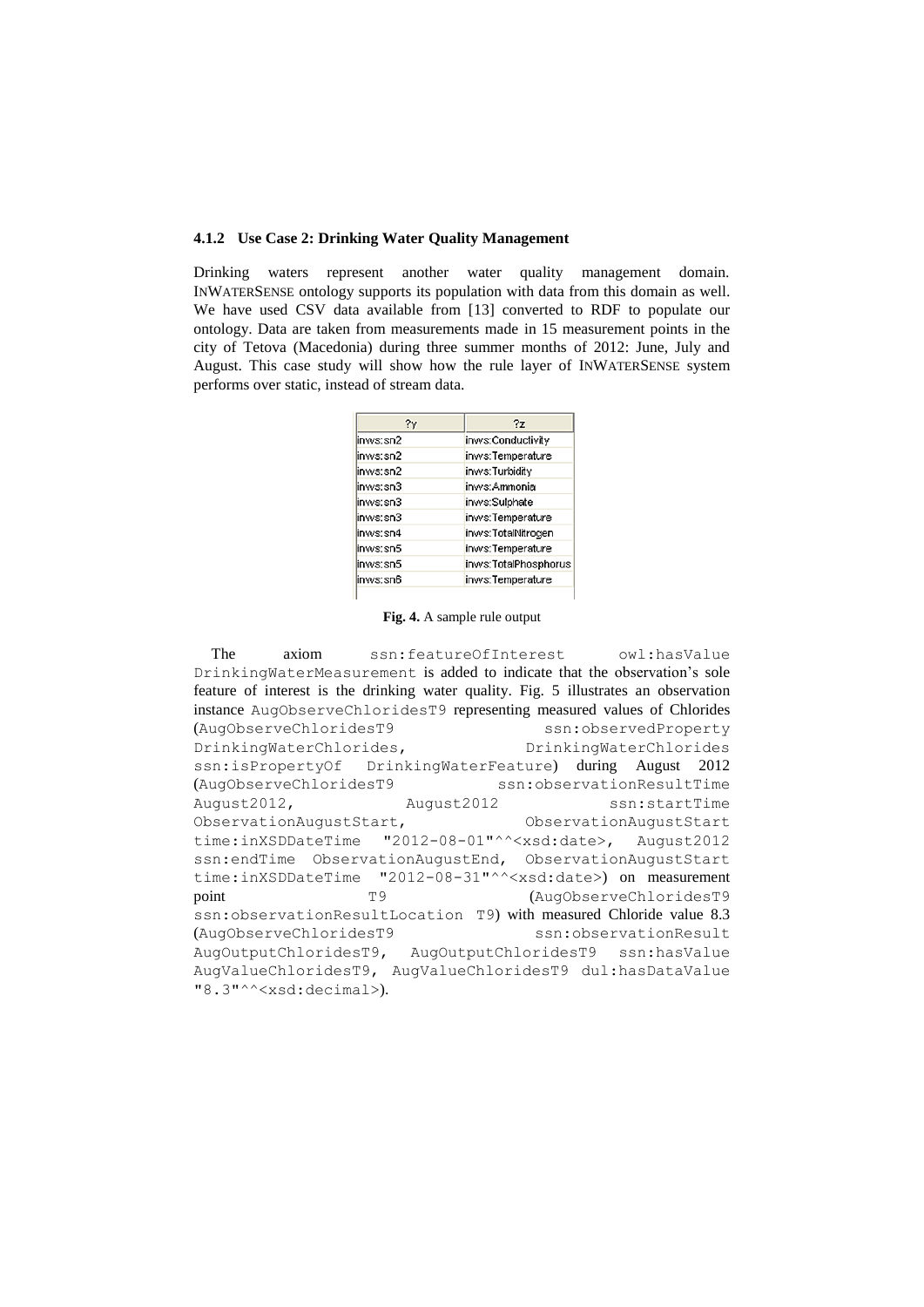

**Fig. 5.** TBox and ABox statements for the drinking waters case study

If one is interested to calculate the median of June temperature observations, the following is the SQWRL rule which produces the same result as obtained in [13] through Excel formulas:

```
ssn:Observation(?x) A ssn:observedProperty(?x,
DrinkingWaterTemperature) ∧ ssn:observationResult(?x, 
?r) ∧ ssn:hasValue(?r, ?v) ∧ dul:hasDataValue(?v, ?val) 
∧ sqwrl:makeSet(?sv, ?val) ∧ sqwrl:median(?m, ?sv) →
sqwrl:select(?m)
```
# **5 Related Work**

A large number of WQM systems have been developed in the last decades. One of the first WQM systems that has benefited from the ontological knowledge representation is OntoWEDDS [16]. The inclusion of ontological reasoning alongside case-based and rule-based reasoning has resulted with significant improvement. In the rest of this section, we will identify some of the current WQM systems as compared to our approach.

In order to provide a portal for WQM, Tetherless World Constellation (TWC)<sup>7</sup> has developed Semantic Water Quality Portal<sup>8</sup> (TWC-SWQP) described in [4]. They are pioneers for including regulations ontology. However, their approach is very basic

1

<sup>7</sup> TWC, http://tw.rpi.edu/web/TWC

<sup>8</sup> TWC-SWQP, http://aquarius.tw.rpi.edu/projects/semantaqua/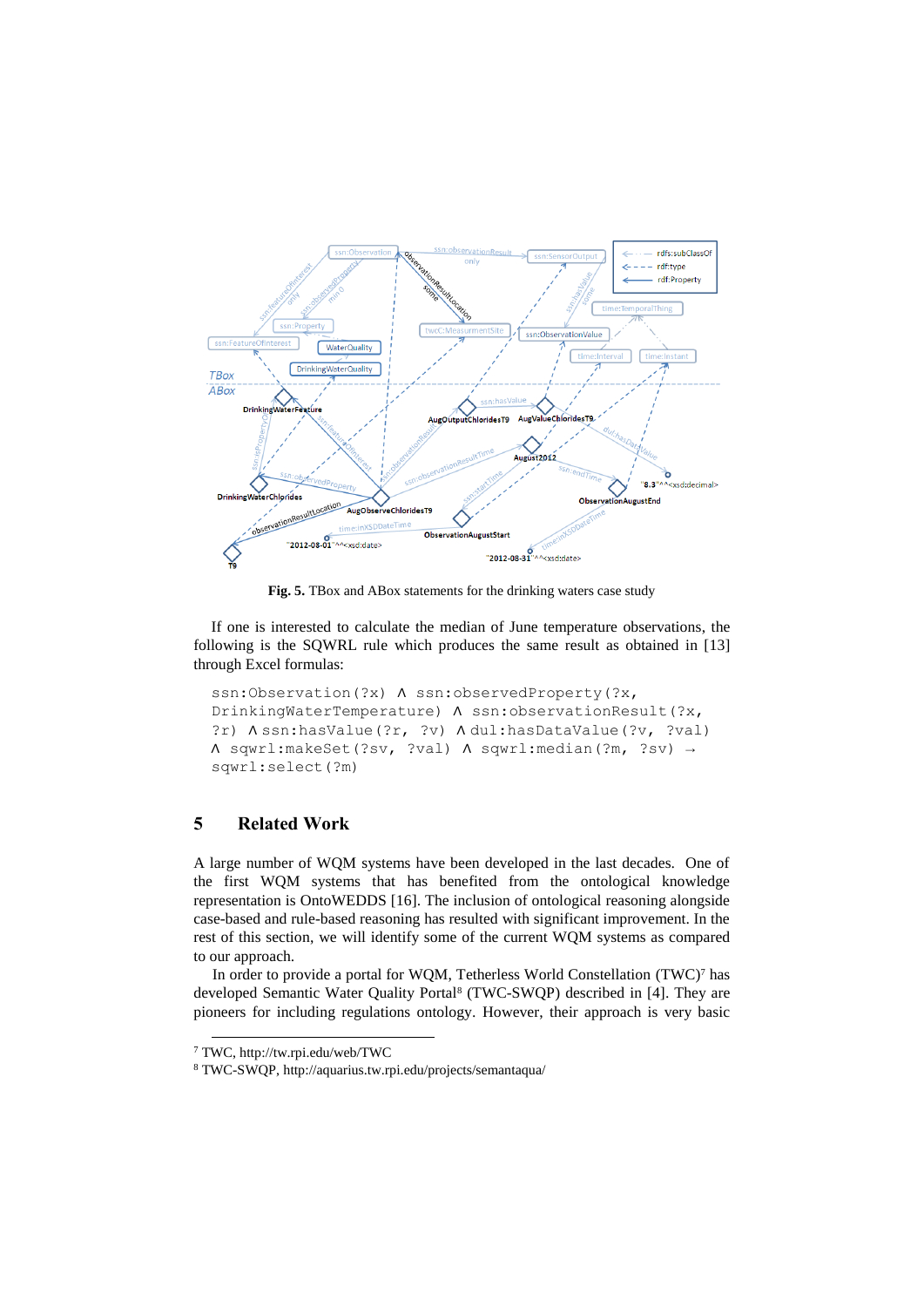since it only finds the excessive threshold measurements and classifies the polluted data sources. We have reused and eventually extended this ontology for supporting regulations standards we are interested in. WFD regulations for example are more specific by specifying different quality statuses (high, good, moderate, poor or bad) based on the category of the water quality element (biological, physic-chemical, hydro morphological). Another issue is the core ontology. TWC-SWQP core ontology is not completely suitable for our purpose. For example, it does not model sensors. However, we have reused some of TWC-SWQP core ontology concepts e.g. MeasurementSite and WaterMeasurement while from the regulations ontology the concepts like PollutedFacility and PollutedSite. Another distinction from our approach is the OWL2 classification inference used in TWC-SWQP. Instead, we will use SWRL rules in conjunction with OWL restrictions to support regulations features.

An ontology which models sensors is the SSN ontology. This ontology is the main building block of our core ontology. We have extended it with some other ontologies to fulfill our system requirements. An earlier version of this ontology has been used by Taylor and Ledinger in [11] for designing an ontology-based complex event processing system in the field of heterogeneous sensor networks. Complex Event Processing (CEP) represents an area dealing with timely detection of events inferred from complex correlations of stream values. In [11] authors translate the event ontology into CEP statements for processing of events. Another CEP approach has been taken by Anicic et al. [12] who combine the reasoning power of Semantic Web with real-time detection of events affinity of CEP. Opposed to CEP approaches our tendency is to build a pure Semantic Web approach by relying on Semantic Web standards and recommendations such as OWL and SWRL. In our previous work [2] we have stated our aware of the challenges appearing from the likes of open world and monotonicity semantics. CEP systems described in [11, 12] are implemented in Prolog, which is a Logic Programming language. This implies that CEP adopts the closed world assumption and nonmonotonic reasoning. But the question is, are we confident on preferring one over the other i.e. open over closed world assumption or monotonic over nonmonotonic reasoning or we should support both opposite "worlds". For example, if none of the observed quality elements has passed a threshold in closed world we would end up with a conclusion that the water body is healthy but in terms of open world we cannot infer this. There may still be any other condition which will probably classify the water body as polluted.

Approaches [6, 7, 8] prove that rule-based reasoning in pair with ontologies can be performed over the sensor observation and measurement data and linked data to derive additional or approximate knowledge. For example, in [6] SWRL rules recommend personalized surf spots based on user location and preferences, while in [7] SWRL rules are used for inferring approximate temperature for nearby cities based on known ones. In [8] Jena rules are employed in SSW platform to determine blizzard events based on wind speed, visibility and precipitation. These approaches demonstrate fact assertion into the knowledge base, but they do not consider modification and retraction and thus the monotonicity issues.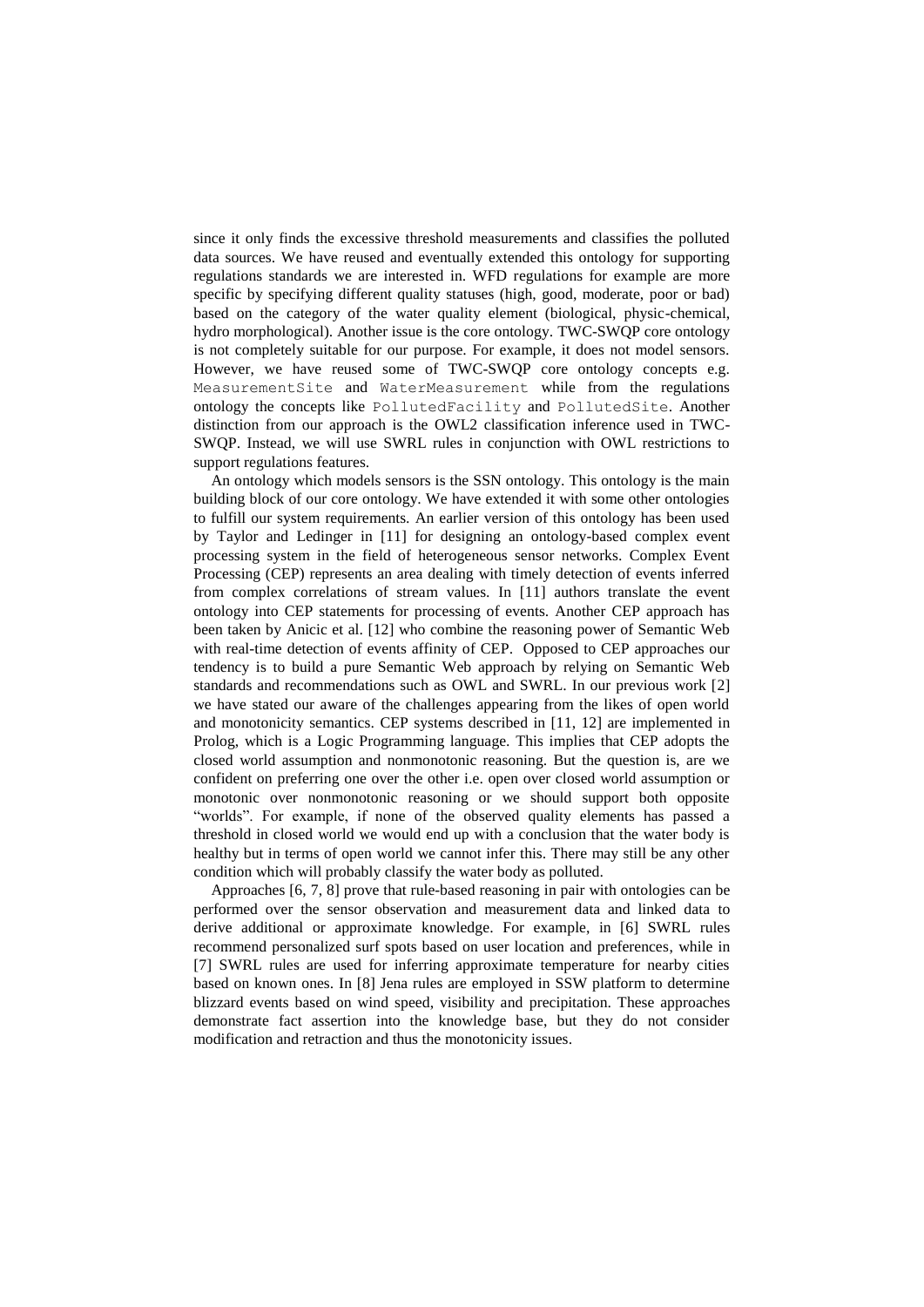#### **6 Conclusion**

Integrating ontologies into sensor networks is becoming a natural step. With the vision of building a complete Semantic Web framework for WSNs in WQM domain, we developed INWATERSENSE, an SSN-based ontology framework for WSNs in WQM to enable that vision. It has further been shown how our ontology can be paired with SWRL rules to infer new knowledge. Additionally, we demonstrated how the WFD regulations ontology coupled with SWRL rules may be employed to classify water bodies. Adding ontologies of other regulation authorities is subject of our ongoing work, as is a polluter's ontology aimed to support representation of potential sources of pollution (i.e., polluters) in water.

As a platform for reasoning over WQM knowledge, the community has rather considered a hybrid approach, while we pretend to rely on Semantic Web standards. The INWATERSENSE ontology is a building block of a system which we aim to provide including efficient rule-based reasoning over sensor data. In support of that, in the future we plan to address more explicitly the problem of open world assumption and monotonicity, and herewith enable reasoning as required for the waters domain.

**Acknowledgements.** The work described in this paper was supported by "InWaterSense: Intelligent Wireless Sensor Networks for Monitoring Surface Water Quality", an EU funded project managed by European Union Office in Kosovo, implemented by University of Prishtina.

## **References**

- 1. Yang, X., Ong, K. G., Dreschel, W. R., Zeng, K., Mungle, C. S., Grimes, C. A.: Design of a Wireless Sensor Network for Long-term, In-Situ Monitoring of an Aqueous Environment. Sensors, 2, pp. 455-472 (2002)
- 2. Jajaga, E., Ahmedi, L., Abazi-Bexheti, L.: Semantic Web Trends on Reasoning Over Sensor Data(unpublished). In: 8th South East European Doctoral Student Conference, Thessaloniki, Greece (2013)
- 3. Compton, M., Barnaghi, P., Bermudez, L., Garcıa-Castro, R., Corcho, O., Cox, S., Graybeal, J., M. Hauswirth, C. Henson, A. Herzog, V. Huang, K. Janowicz, W. D. Kelsey, D. Le Phuoc, Lefort, L., Leggieri, M., Neuhaus, H., Nikolov, A., Page, K., Passant, A., Sheth, A., Taylor, K.: The SSN Ontology of the W3C Semantic Sensor Network, Incubator Group, Journal of Web Semantics (2012)
- 4. Wang, P., Zheng, J. G. , Fu, L. , Patton, E. W. , Lebo, T. , Ding, L., Liu, Q., Luciano, J. S., McGuinness, D. L.: TWC-SWQP: A Semantic Portal for Next Generation Environmental Monitoring. TWC RPI, Troy, NY, (2011)
- 5. Bendadouche, R., Roussey, C., De Sousa, G., Chanet, J., Hou, K. M.: Extension of the Semantic Sensor Network Ontology for Wireless Sensor Networks: The Stimulus-WSNnode-Communication Pattern. In: 5th International Workshop on Semantic Sensor Networks in conjunction with the 11th International Semantic Web Conference (ISWC), Boston (2012)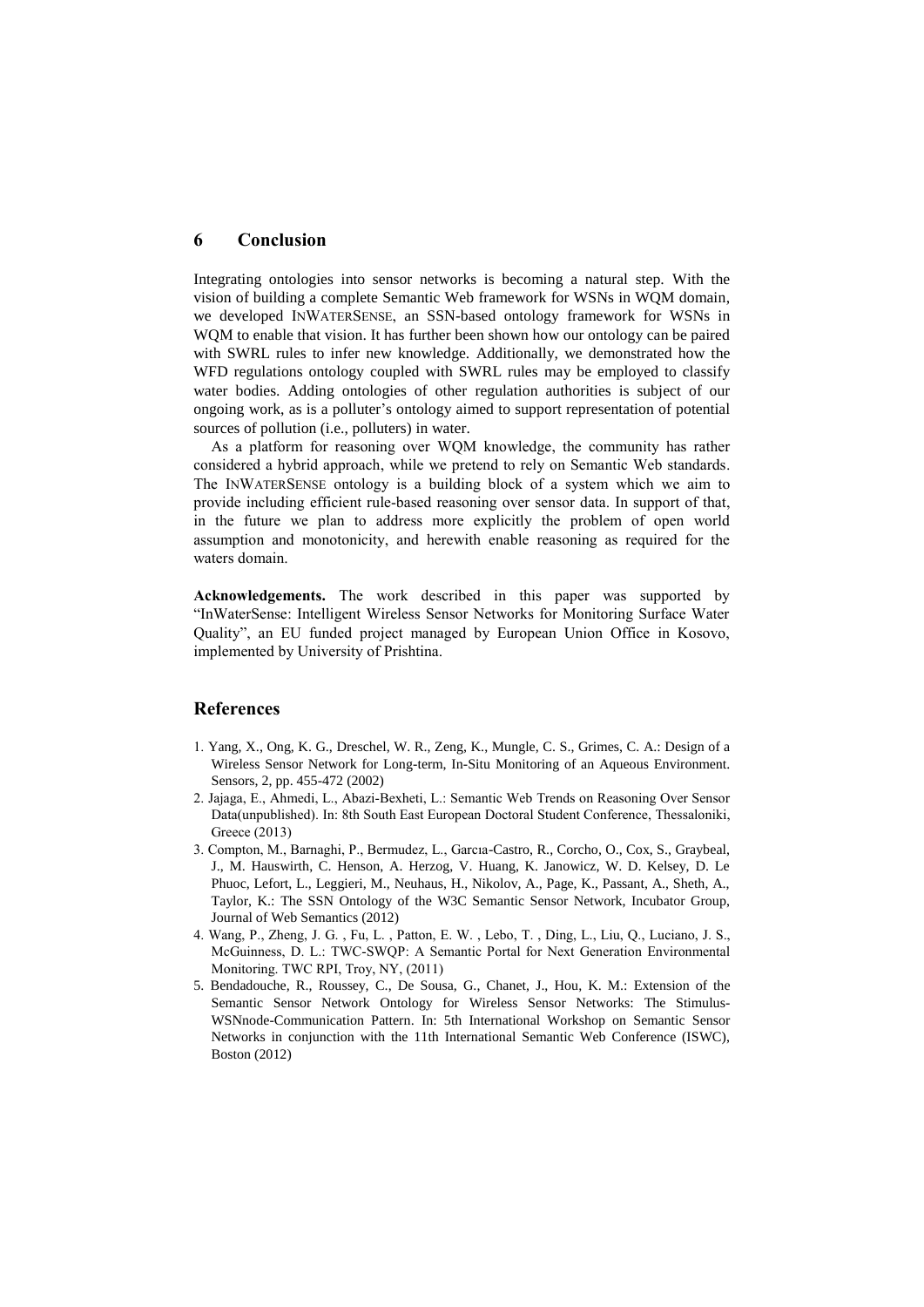- 6. Keßler, C., Raubal, M., Wosniok, C.: Semantic Rules for Context-Aware Geographical Information Retrieval, In: Barnaghi, P. (eds.) European Conference on Smart Sensing and Context, (EuroSSC 2009), LNCS, vol. 5741, pp. 77–92, Springer (2009)
- 7. Wei, W., Barnaghi, P.: Semantic Annotation and Reasoning for Sensor Data, In: Smart Sensing and Context, pp.66-76 (2009)
- 8. Henson, C. A., Pschorr, J. K., Sheth, A. P., Thirunarayan, K.: SemSOS: Semantic Sensor Observation Service, In: Proceedings of the 2009 International Symposium on Collaborative Technologies and Systems (CTS 2009), Baltimore, MD (2009)
- 9. Ahmedi, L., Jajaga, E.: Normalization of relations and ontologies, In:  $10^{th}$  WSEAS International Conference on Artificial Intelligence, Knowledge Engineering and Databases, Cambrige, UK, pp. 419-425 (2011)
- 10. Ahmedi, L., Jajaga, E.: A database normalization tool using Semantic Web technologies, In: International Journal of Systems Applications, Engineering and Development, vol. 5 (2011)
- 11. Taylor, K., Leidinger, L.: Ontology-Driven Complex Event Processing. In: ESWC, LNCS, Greece, pp. 285-299, Springer (2011)
- 12. Anicic, D., Fodor, P., Rudolph, S., Stuhmer, R., Stojanovic, N., Studer, R.: A Rule-Based Language for Complex Event Processing Reasoning, In: Proceedings of the Fourth International Conference on Web reasoning and rule systems, pp. 42-57, Springer-Verlag Berlin, Heidelberg (2010)
- 13. Durmishi, B. H., Vezi, D., Ismaili, M., Shabani, A., Abduli, S.: Trihalomethanes in Tetova's Drinking Water. Journal of Chemical, Biological and Physical Sciences, vol. 3, no. 1, pp. 140-149 (2012)
- 14. O'Flynn, B., Regan, F., Lawlor, A., Wallace, J., Torres, J., O'Mathuna, C.: Experiences and recommendations in deploying a real time, water quality monitoring system. Measurement Science and Technology, vol. 21, n. 12 (2010)
- 15. Directive 2000/60/EC of the European Parliament and of the Council of Europe of 23 October 2000 establishing a framework for Community action in the Field of water quality O.J. L327/1 (2000)
- 16. Ceccaroni, L., Cortes, U., Sanchez-Marre, M.: OntoWEDSS: an ontology-underpinned decision-support system for wastewater management (2001)
- 17. Jena Semantic Web Framework, http://jena.sourceforge.net/
- 18. Raskin, R. G., Pan, M. J.: Knowledge representation in the semantic web for Earth and environmental terminology (SWEET). Computers & Geosciences, vol. 31, n. 9, pp. 1119- 1125 (2005)
- 19. Kasi, M. K., Hinze, A., Legg C., Jones S.: SEPSen: Semantic event processing at the sensor nodes for energy efficient wireless sensor networks. In: Proceedings of the 6th ACM International Conference on Distributed Event-Based Systems, New York, pp. 119-122 (2012)
- 20. Shahriar, S., De Souza, Timms, P. G.: Smart query answering for marine sensor data. Sensors, vol. 11, pp. 2885-2897 (2011)
- 21. Horrocks, I., Patel-Schneider, P. F., Boley, H., Tabet, S., Grosof, B., Dean, M.: SWRL: A Semantic Web Rule Language Combining OWL and RuleM. W3C Member Submission (2004)
- 22. Kalyanpur, A., Parsia, B., Sirin, E., Grau, B. C., Hendler, J.: Swoop: A 'Web' Ontology Editing Browser. Journal of Web Semantics (2005)
- 23. O'Connor, M.J., Das, A.K.: SQWRL: a query language for OWL. In: OWL: Experiences and Directions (OWLED), Fifth International Workshop, Chantilly, VA (2009)